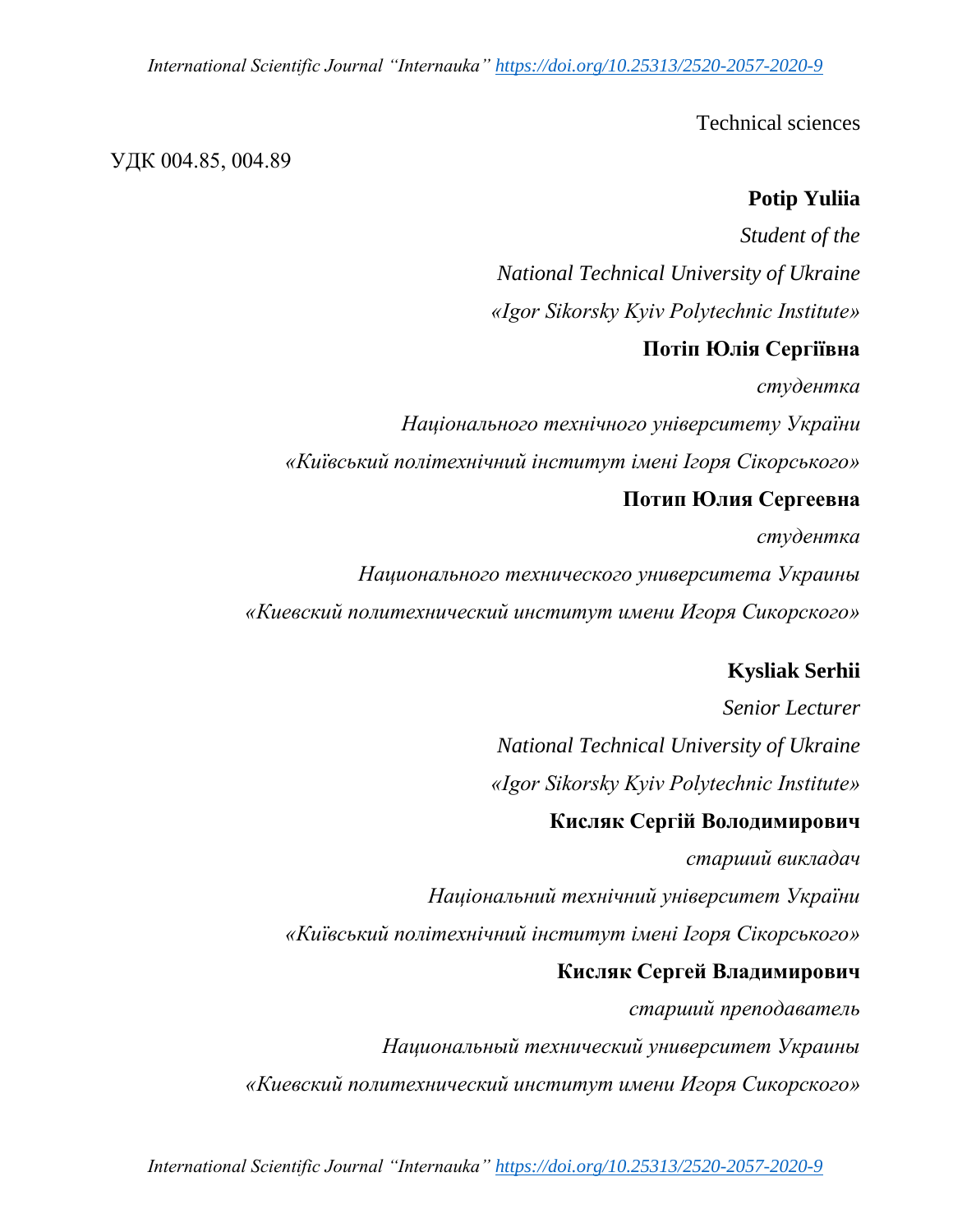# **PROTEIN SEQUENCES CLASSIFICATION BY MACHINE LEARNING METHODS КЛАСИФІКАЦІЯ БІЛКОВИХ ПОСЛІДОВНОСТЕЙ МЕТОДАМИ МАШИННОГО НАВЧАННЯ КЛАССИФИКАЦИЯ БЕЛКОВЫХ ПОСЛЕДОВАТЕЛЬНОСТЕЙ МЕТОДАМИ МАШИННОГО ОБУЧЕНИЯ**

*Summary. The peculiarity of modern development of computational molecular biology is the exponential accumulation of biological data, which require detailed study and analysis. There is a variety of data mining techniques that can be used to classify biological data, but not all of them provide accurate prediction results and require special processing of biological sequences. The quality and speed of the protein classification result depends on the number of sequences presented in each class, the processing and transformation of these sequences, and the specificity of the machine learning algorithm. Newest sequencing methods are emerging, increasing the number of proteins, which leads to the problem of annotation. Big data is a big expense of computing power, contributing to the latest decisions on the classification of protein sequences. After all, classified protein is a step towards a narrower comparison of sequences and the solution of one of the most difficult tasks of bioinformatics.*

*Key words: k-nearest-neighbor, logistic regression, decision tree, gradient boosting, random forest.*

*Анотація. Особливістю сучасного розвитку обчислювальної молекулярної біології є експоненційне накопичення біологічних даних, що потребують детального вивчення та аналізу. Існує велика кількість різноманітних методів інтелектуального аналізу даних, що можуть бути застосовані для класифікації біологічних даних, але не всі вони дають точний*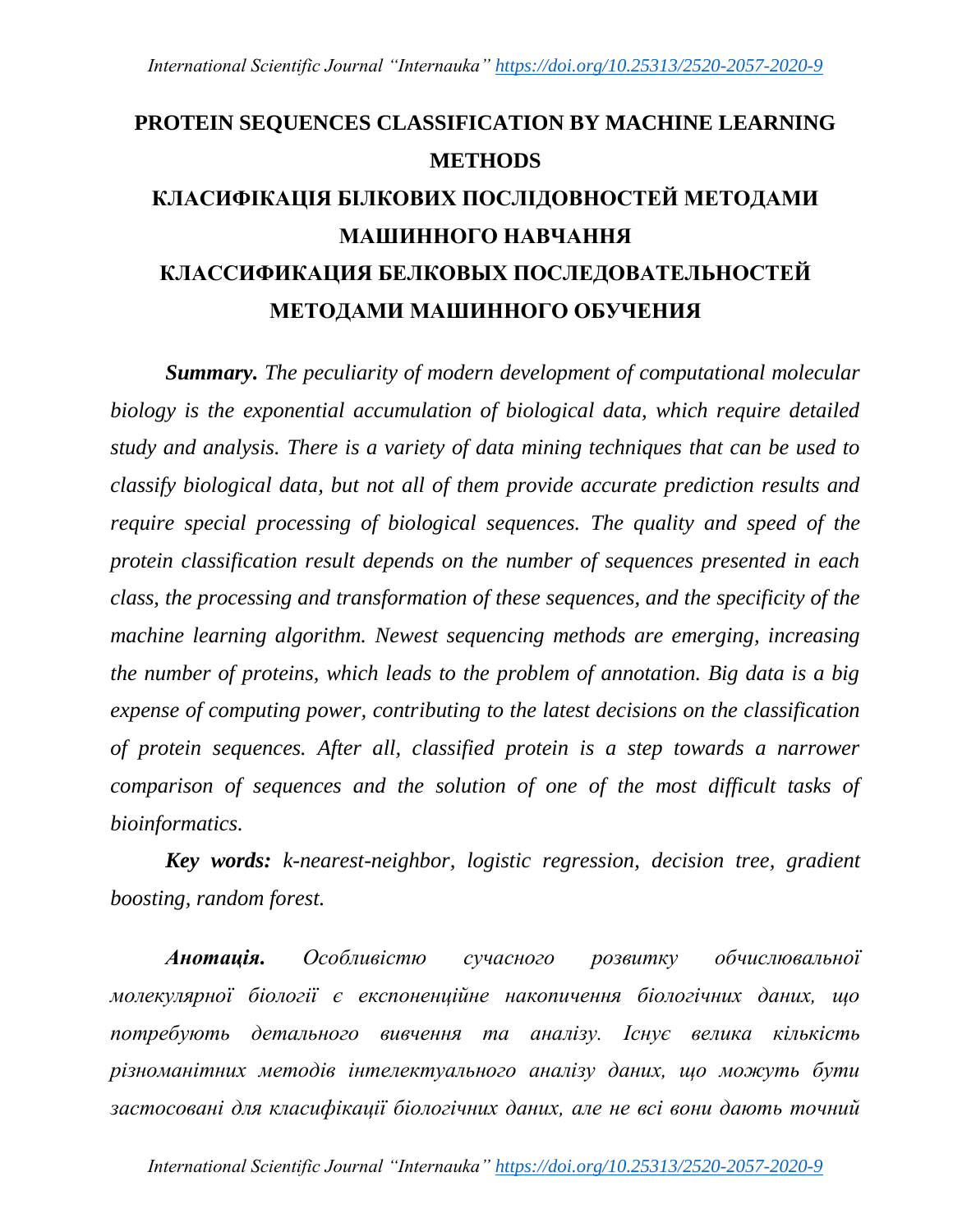*результат прогнозу та потребують особливої обробки біологічних послідовностей. Якість та швидкість результату класифікації білків залежать від кількості послідовностей представлених у кожному класі, обробки і трансформації цих послідовностей та від специфіки обраного алгоритму машинного навчання. Враховуючи появу новітніх методів секвенування, зростає кількість білків, що призводить до проблеми анотації. Великі об'єми даних - великі витрати обчислювальних потужностей комп'ютера, що вимагають новітні рішення щодо класифікації білкових послідовностей. Адже, класифікований білок – це крок до більш вузького порівняння послідовностей та рішення однієї з найскладніших задач біоінформатики.* 

*Ключові слова: метод k-найближчих сусідів, логістична регресія, дерево рішень, градієнтне прискорення, випадкові дерева.*

*Аннотация. Особенностью современного развития вычислительной молекулярной биологии является экспоненциальное накопление биологических данных, которые требуют детального изучения и анализа. Существует большое количество разнообразных методов интеллектуального анализа данных, которые могут быть применены для классификации биологических данных, но не все они дают точный результат прогноза и требуют особенной обработки биологических последовательностей. Качество и скорость результата классификации белков зависит от количества последовательностей, представленных в каждом классе, обработки и трансформации этих последовательностей и от специфики избранных алгоритмов машинного обучения. Учитывая появление новых методов секвенирования, растет количество белков, что приводит к проблеме аннотации. Большие объемы данных - большие затраты вычислительных*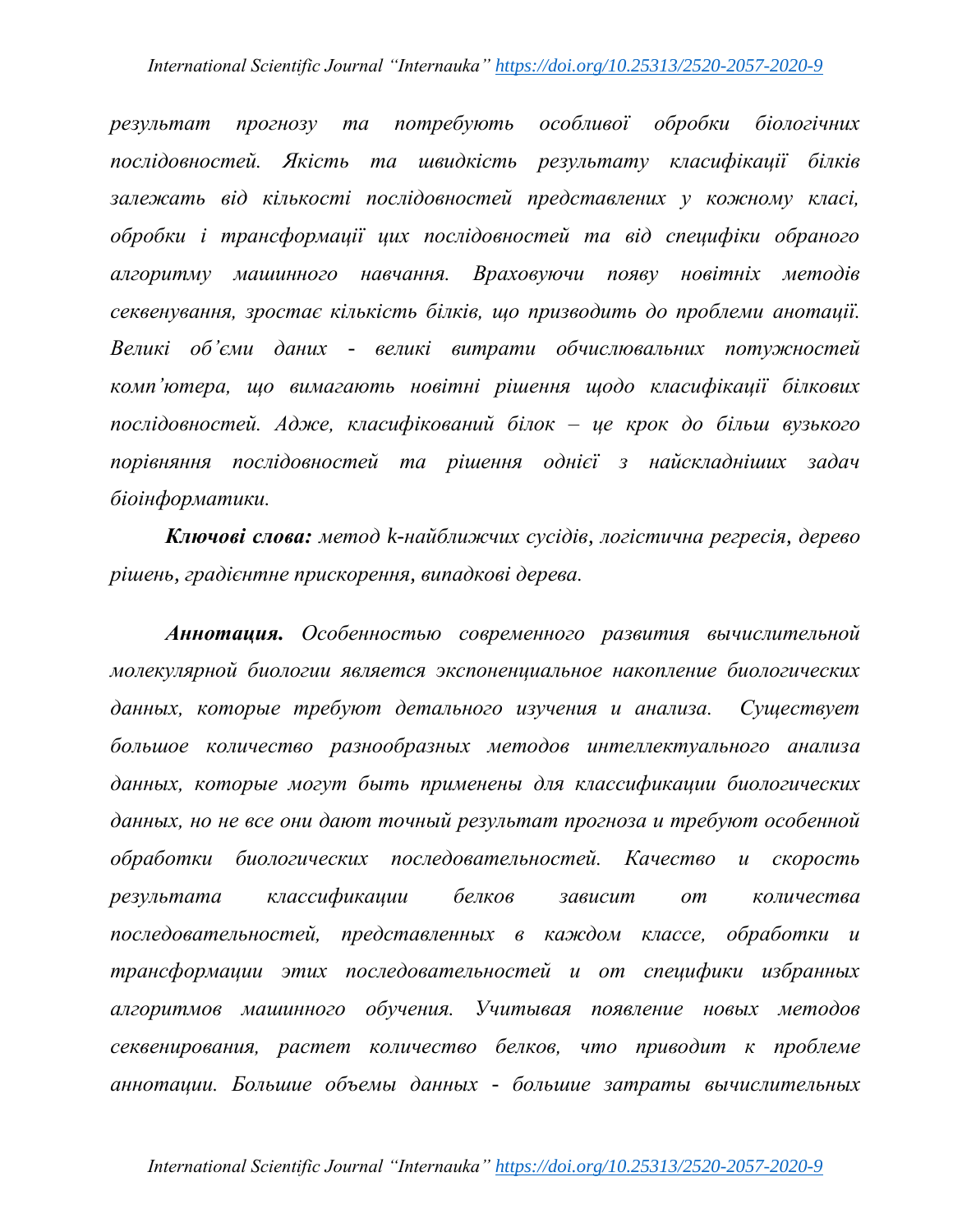*мощностей компьютера, требующие новейшие решения по классификации белковых последовательностей. Ведь, классифицированный белок - это шаг к более узкому сравнению последовательностей и решение одной из самых сложных задач биоинформатики.*

*Ключевые слова: алгоритм k-ближайших соседей, логистическая регрессия, дерево решений, градиентное ускорение, случайные деревья.*

**Introduction.** Machine learning is gaining popularity in modern science. With the increasing amount of biological data new methods of analyzing them are emerging. With the advent of next-generation sequencing methods, the number of protein sequences is increasing at a high rate. The main unsolved problem of modern bioinformatics is the lag of the number of annotated proteins in comparison with the unannounced protein sequences (Fig.1). At the beginning of 2020, the Swiss-Prot database, that containing validated protein information, retains 561911 manually annotated sequences. The computer-annotated protein sequence database TrEMBL contains 177754527 sequences. There are various methods of annotating protein sequences [1; 2; 3], the main ones being alignment algorithms [4; 5; 6], which do not allow solving the main problem of bioinformatics.

Classification of protein sequences is a complex task that involves the analysis, processing and transformation of biological data, using statistical and analytical tools [7]. As demonstrated by studies [8; 9; 10], various machine learning algorithms can be used to classify protein sequences, which allow to achieve more than 93% prediction accuracy. Machine learning models are able to accelerate the process of annotating biological sequences by identifying a protein class of unknown sequence, resulting in a narrower range of proteins for further comparison. The point of the work is to create an optimal binary classification model for three groups of proteins: oxidoreductase, transferase, and hydrolase, using five machine learning algorithms: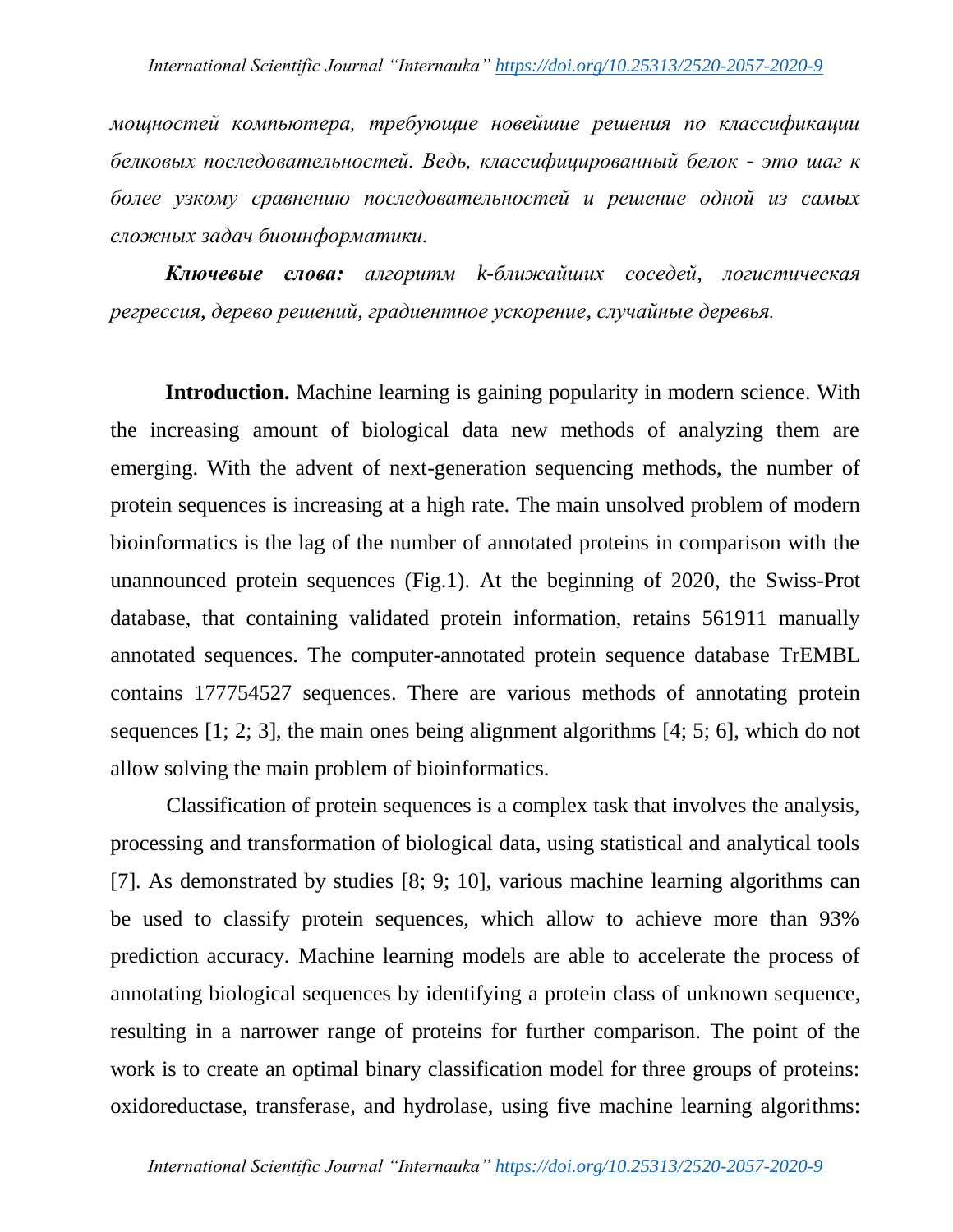k-nearest neighbor method, Logistic Regression, Decision Tree, Gradient Boosting, and Random Forest.



**Fig. 1.Number of annotated protein sequences in Swiss-Prot and TrEMBL databases**

**Materials and Methods.** The study used machine learning methods in Python programming language, using a tool for interactive development and visualization of projects in the field of data science - Jupyter Notebook.

The k-nearest neighbor method (KNN) is one of the simplest and at the same time efficient algorithms [11]. By calculating the distances to each amino acid sequence, the k-nearest neighbors are chosen, to which the distances are shortest and they are allocated to a separate class.

Logistic Regression (LR) is an algorithm that can be used for binary classification. The result of Logistic Regression is an estimate of dependent variable in the range from 0 to 1. The prediction of a protein class occurs by setting a threshold that indicates the separation between the two classes [12; 13].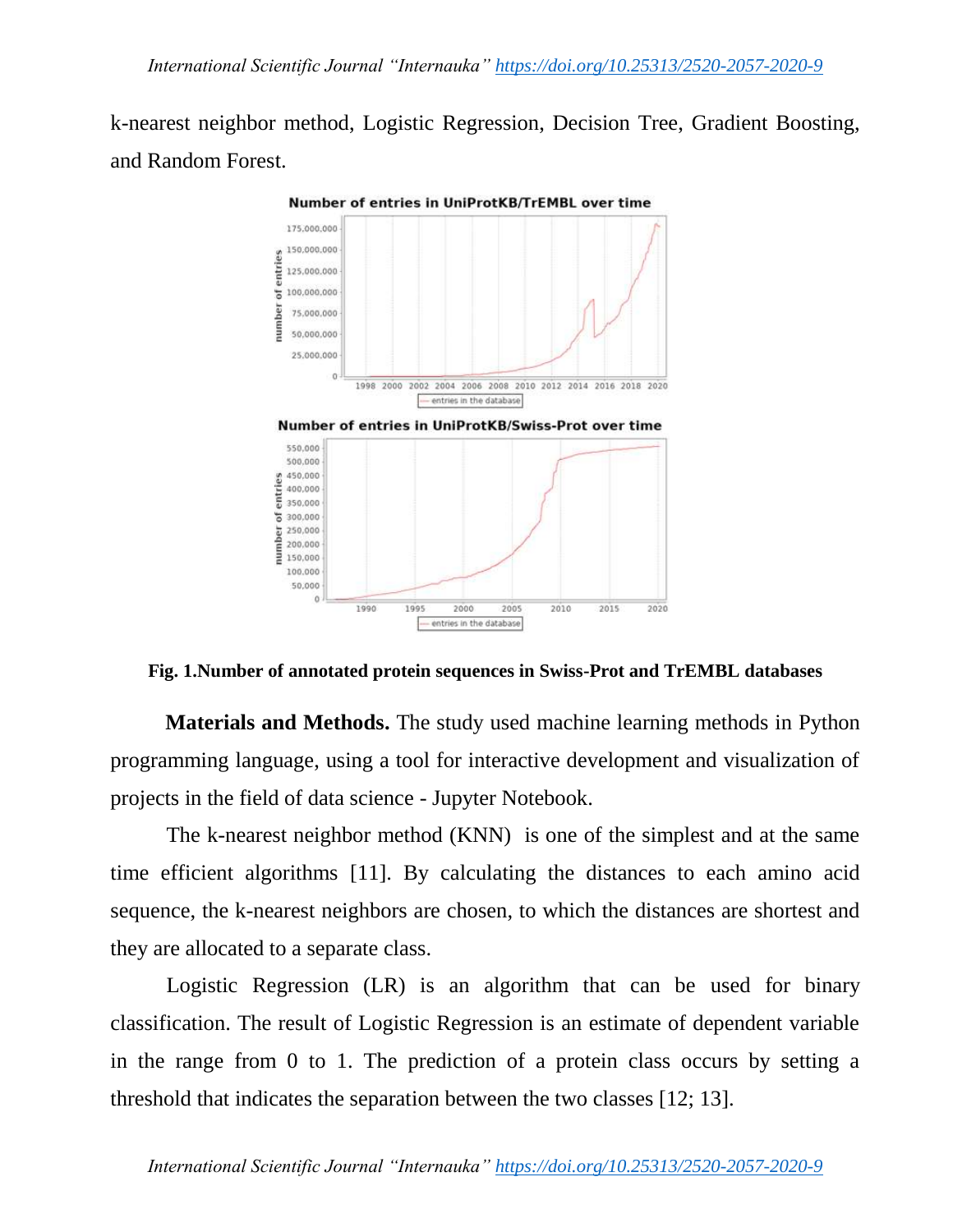The Decision Tree is an algorithm with a tree structure which main idea is the recursive selection of attributes - amino acid sequences [14]. At the beginning of the algorithm, the root is the aggregate dataset, the branch is the rule according to which the decision was made, and the leaf is the result - the corresponding protein class.

The Gradient Boosting method is a technology that creates a forecast model in the form of an ensemble of weak models represented as decision trees [15]. By updating forecasts so that the amount of balances is minimal and predicted values are close to actual ones, the technology achieves the best results.

The Random Forest method is an ensemble of a large number of decision trees [16]. Each individual tree generates a class prediction. As a result, the class with the highest number of votes becomes the model's prediction.

In general, each algorithm has its advantages and disadvantages, which arise depending on the task and data. It is important to note that a large number of scientists prefer the support vector machine algorithm (SVM) [17; 18; 19; 20]. The SVM method has high precision, even with a small amount of data, but it requires extremely large computing resources. Whereas with large amounts of data, other algorithms demonstrate learning speed and prediction accuracy [21].

It is advisable to visualize the result of the algorithm using the ROC-curve, and the quality is estimated as the area under this curve AUC (Area Under ROC Curve) [22; 23; 24].

There are various indicators that are used to evaluate a classifier model, such as: "accuracy", "precision", "recall", and "f1 weighted" [25; 26]. These metrics estimate the accuracy of the model, but are calculated differently. "Accuracy" is calculated using the indicator function, "precision" and "recall" take into account the ratio of the number of responses, "f1 weighted"-metric is calculated according to the values of "precision" and "recall".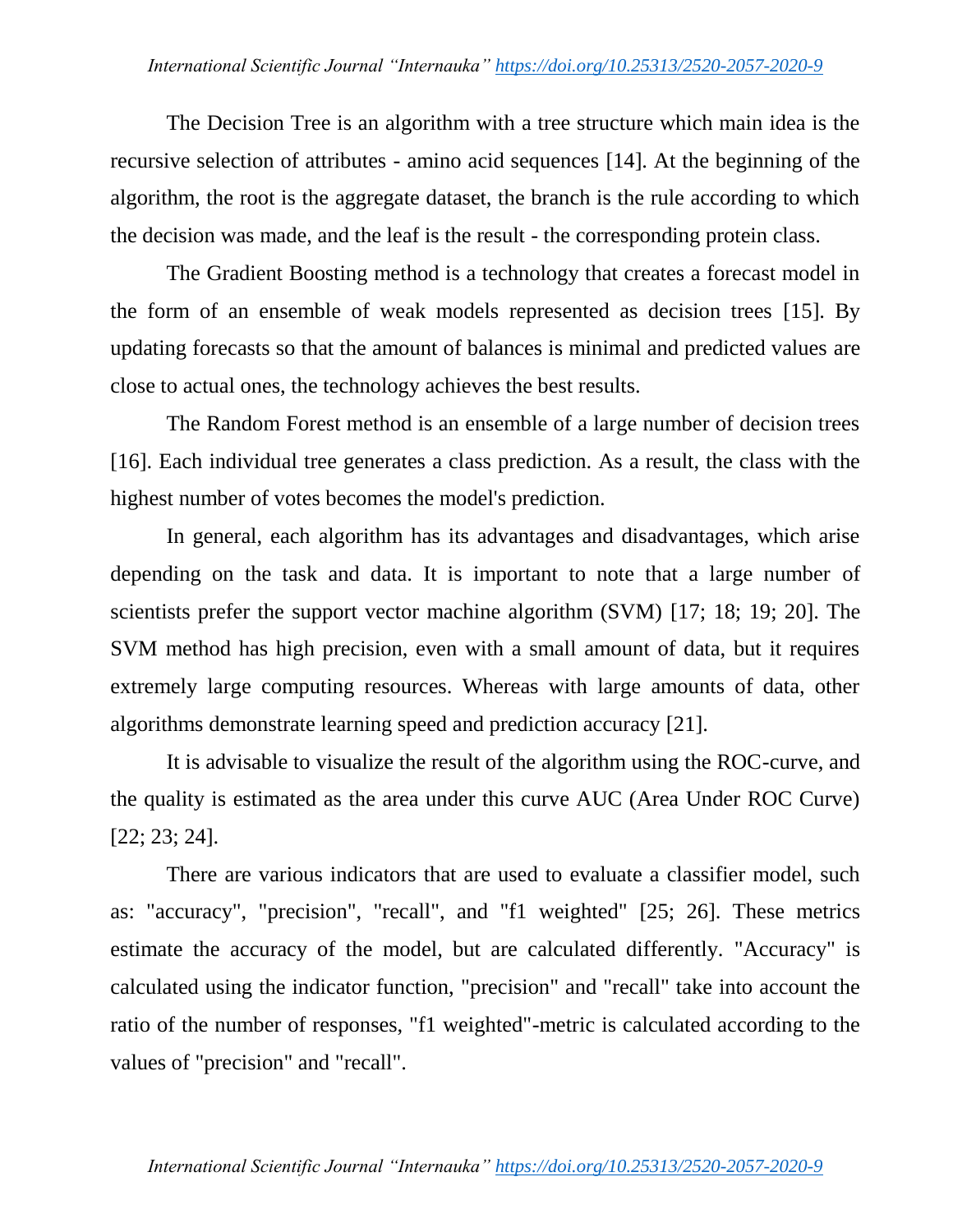A database of protein sequences was used in computational experiments, classified according to Enzyme Commission numbers approved by the International Union of Biochemistry and Molecular Biology, it was obtained from the Research Collaboratory for Structural Bioinformatics (RCSB) of Protein Data Bank(PDB) [27; 28]. The three largest groups of proteins were selected: oxidoreductase, transferase and hydrolase. Five models were created for each group. The database of the three groups of proteins contains 117081 sequences. In the oxidoreductase class are presented 34321 sequences, in the transferase class are presented 36424 sequences, in the hydrolase class 46336 sequences are presented (Fig.2).



**Fig. 2. The ratio of the number of sequences in each group**

The following libraries were used to process and visualize the data: "Pandas" (http://pandas.pydata.org/) [29], "NumPy" (https://numpy.org/) [30], "Matplotlib" (https: //matplotlib.org/) [31]; to transform data and create models "Scikit-learn" (http://scikit-learn.org/) [32] in Python programming languages.

Results. Five machine learning models were developed for each protein group: oxidoreductase, transferase, hydrolase, and model accuracy metrics were obtained (Tables 1-3) and graphs of algorithms in the form of a ROC-curve can be seen in Fig. 3-11.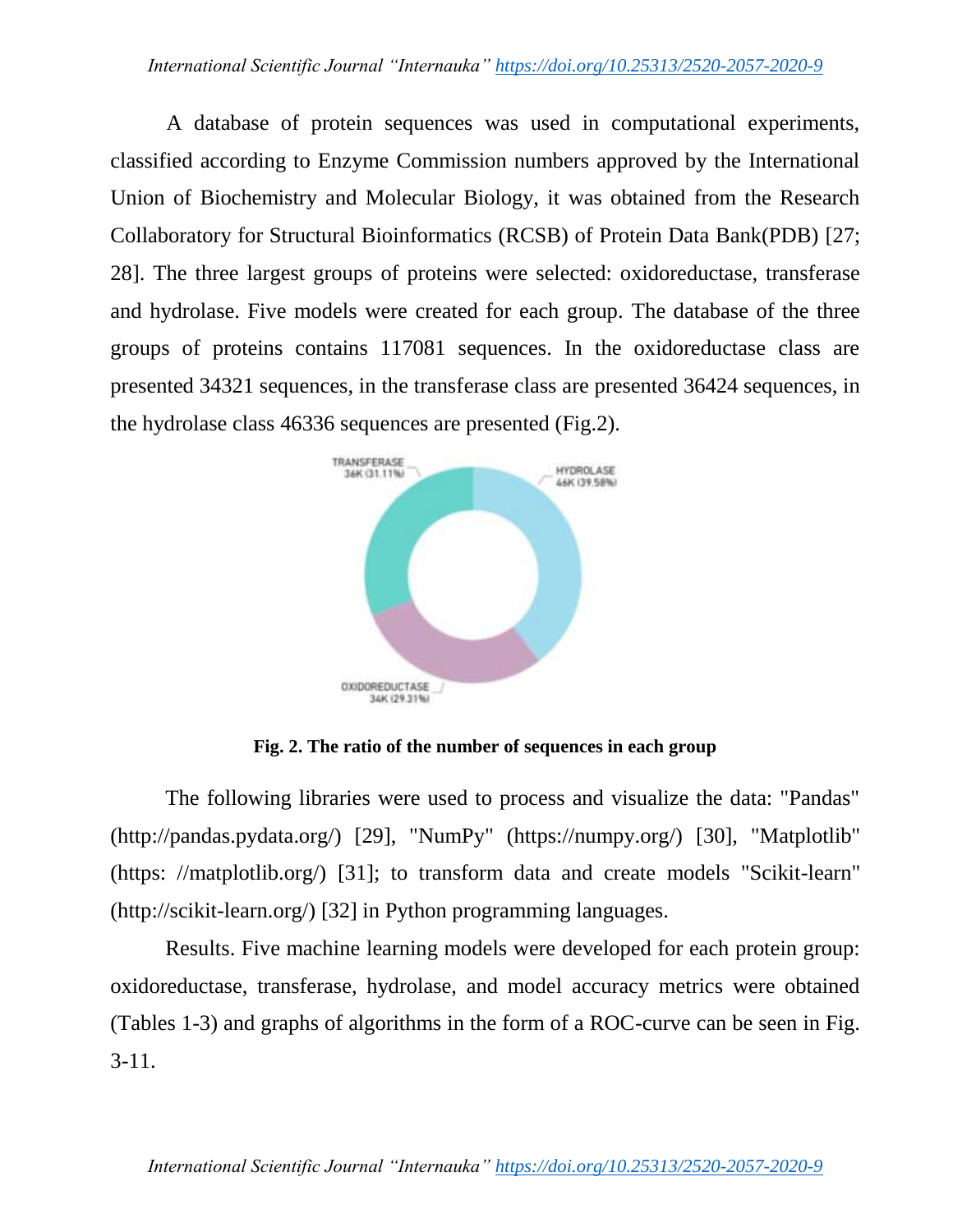*Table 1*

| algorithm name             | fit time  |         |         | test accuracy test f1 weighted test precision macro test recall macro test roc auc |        |         |
|----------------------------|-----------|---------|---------|------------------------------------------------------------------------------------|--------|---------|
| LR.                        | 68.09939  | 0.98399 | 0.98397 | 0.98394                                                                            | 0.9826 | 0.99830 |
| RandomForest               | 82.91798  | 0.97926 | 0.97923 | 0.97951                                                                            | 0.9771 | 0.99699 |
| <b>KNN</b>                 | 0.75713   | 0.91446 | 0.91535 | 0.91027                                                                            | 0.9277 | 0.98094 |
| <b>DecisionTree</b>        | 557.63519 | 0.97658 | 0.97657 | 0.97556                                                                            | 0.9755 | 0.97694 |
| GradientBoosting 354,70491 |           | 0.74514 | 0.70897 | 0.83938                                                                            | 0.6799 | 0.85859 |

## **Algorithm accuracy metrics for the hydrolase classification models**



. Lest accuracy .test f1 weighted .test precision macro .test recall macro .test roc auc

**Fig. 3. Ratio of "accuracy", "f1 weighted", "precision", "recall", "roc-auc" metrics for hydrolase classification models**



**Fig. 4. Ratio of the "fit time" metric for hydrolase classification models**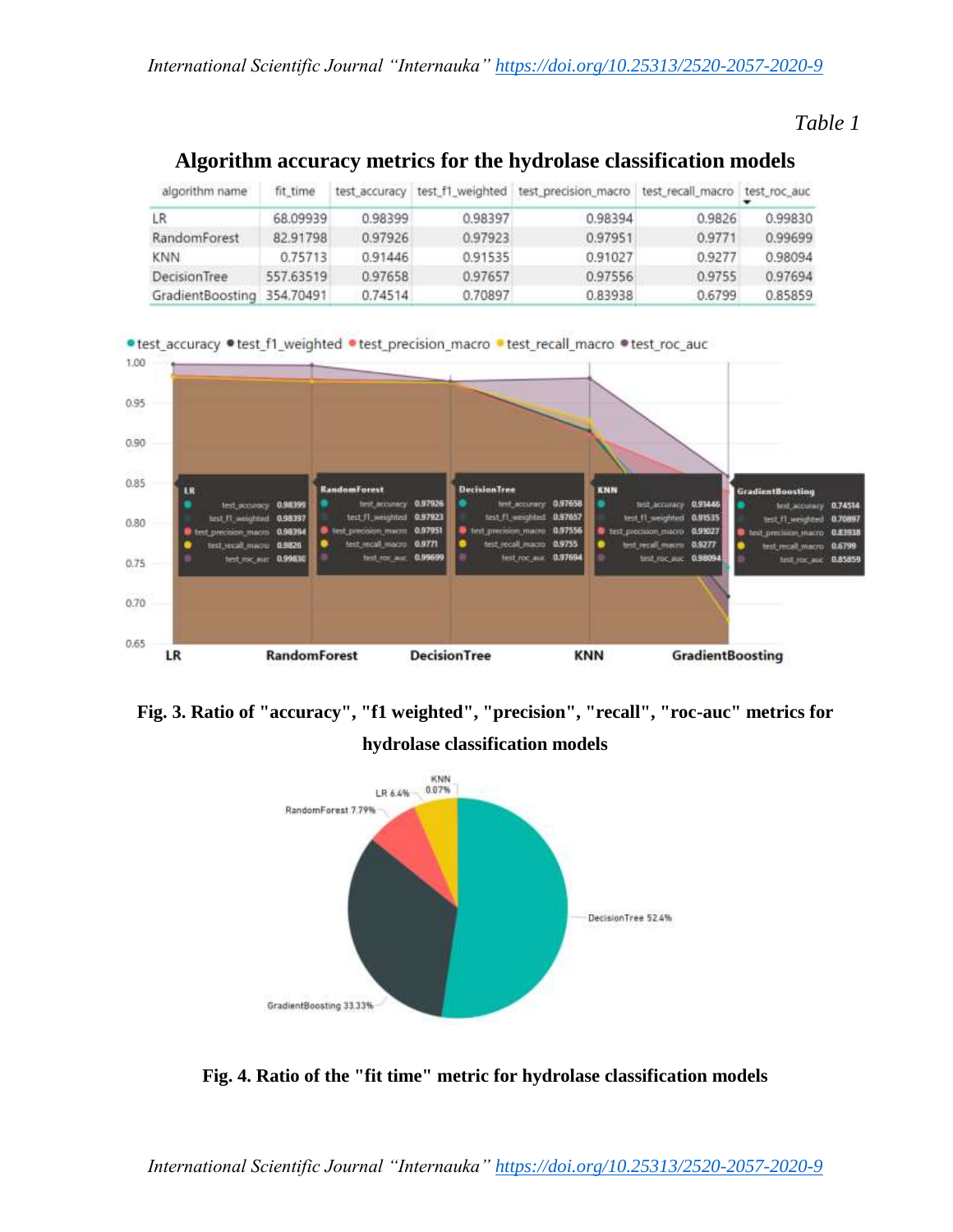*Table 2*

## **Algorithm accuracy metrics for the transferase classification models**

| algorithm name   | fit time  |         |         | test_accuracy_test_f1_weighted_test_precision_macro_test_recall_macro_test_roc_auc |         |         |
|------------------|-----------|---------|---------|------------------------------------------------------------------------------------|---------|---------|
| LR               | 71.66131  | 0.98586 | 0.98583 | 0.98596                                                                            | 0.98105 | 0.99820 |
| RandomForest     | 96.58021  | 0.97971 | 0.97963 | 0.98035                                                                            | 0.97227 | 0.99565 |
| <b>KNN</b>       | 0.76972   | 0.93536 | 0.93326 | 0.95399                                                                            | 0.89827 | 0.97263 |
| DecisionTree     | 516.12035 | 0.96980 | 0.96982 | 0.96402                                                                            | 0.96577 | 0.96717 |
| GradientBoosting | 354.04959 | 0.77736 | 0.73382 | 0.85925                                                                            | 0.64644 | 0.84345 |



**Fig. 5. Ratio of "accuracy", "f1 weighted", "precision", "recall", "roc-auc" metrics for** 

#### **transferase classification models**



**Fig. 6. Ratio of the "fit time" metric for transferase classification models**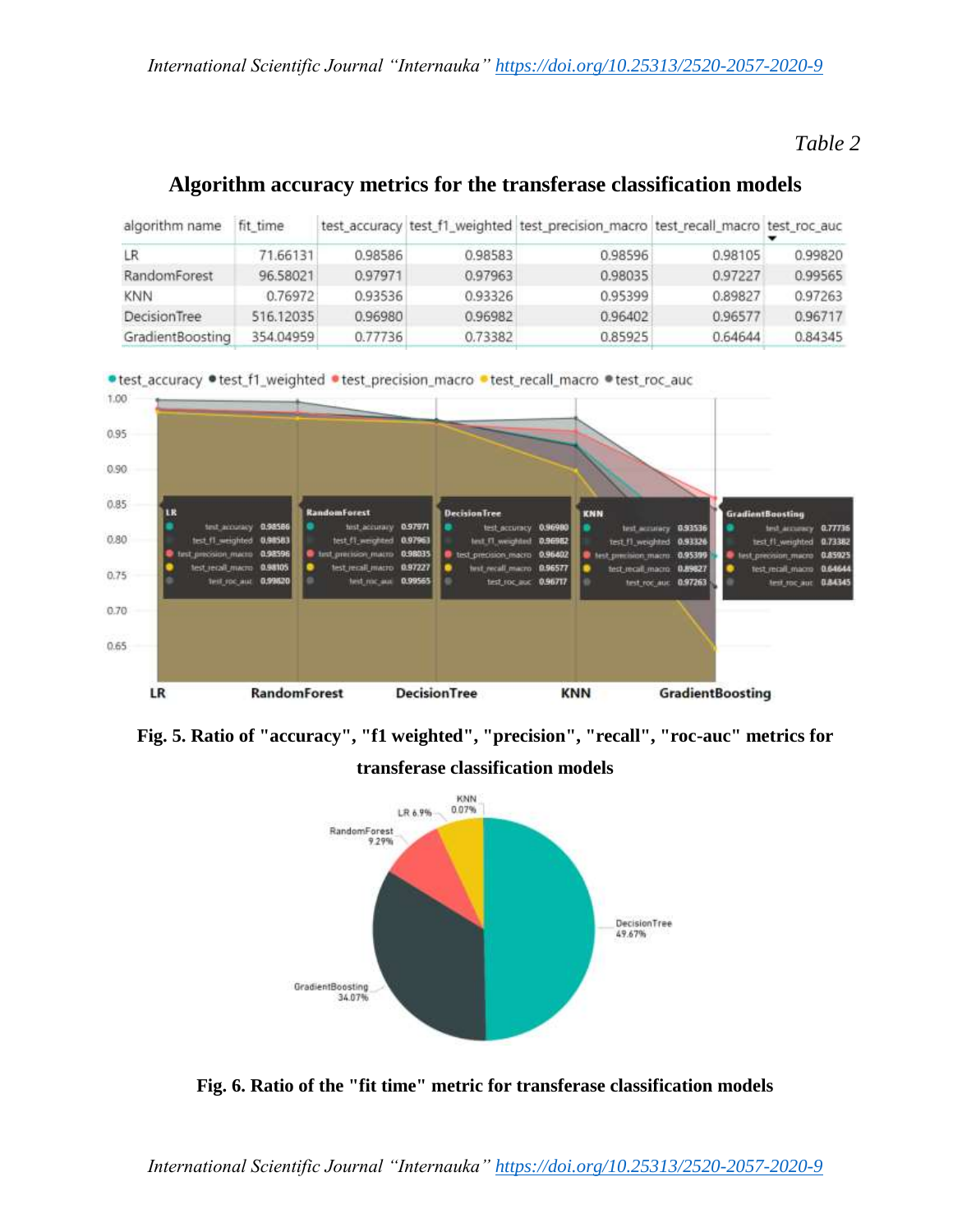*Table 3*

# **Algorithm accuracy metrics for the oxidoreductase classification models**

| algorithm name   | fit time  |         |         | test_accuracy_test_f1_weighted_test_precision_macro_test_recall_macro_test_roc_auc |         |         |
|------------------|-----------|---------|---------|------------------------------------------------------------------------------------|---------|---------|
| LR               | 54,43252  | 0.99128 | 0.99126 | 0.9910                                                                             | 0.98784 | 0.99911 |
| RandomForest     | 60.05371  | 0.98862 | 0.98858 | 0.9899                                                                             | 0.98260 | 0.99719 |
| DecisionTree     | 489.25117 | 0.98492 | 0.98495 | 0.9805                                                                             | 0.98319 | 0.98408 |
| <b>KNN</b>       | 0.79592   | 0.96043 | 0.95964 | 0.9707                                                                             | 0.93443 | 0.98255 |
| GradientBoosting | 386,10834 | 0.80160 | 0.76364 | 0.8839                                                                             | 0.66182 | 0.86355 |



**Fig. 7. Ratio of "accuracy", "f1 weighted", "precision", "recall", "roc-auc" metrics for oxidoreductase classification models**



**Fig. 8. Ratio of the "fit time" metric for oxidoreductase classification models**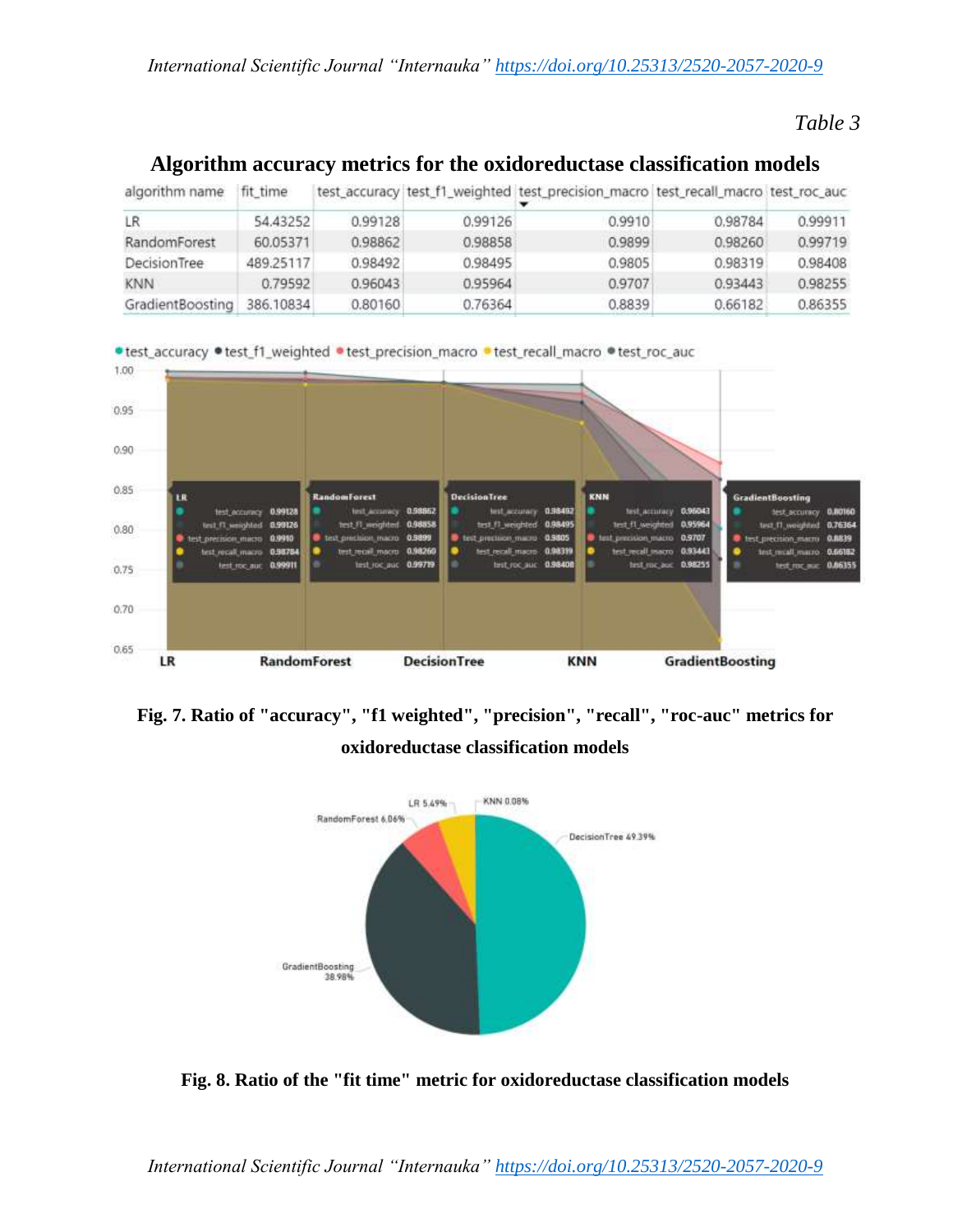Note that in (Fig. 9-11) the "x" axis are displayed false positive decisions (FPR – False Positive Rate), and on the "y" axis are true positive decisions (TPR - True Positive Rate).



**Fig. 9. Graphs of the ROC-curve of the algorithms for hydrolase classification models**

Figure 9 shows that for the hydrolase classification the best result is demonstrated by the Logistic Regression and the Random Forest algorithm. The quantitative interpretation of the ROC-curve is the area under this curve (AUC). AUC has the highest values for these algorithms. The worst result is demonstrated by the Gradient Boosting algorithm, for which the area under the curve has the lowest value.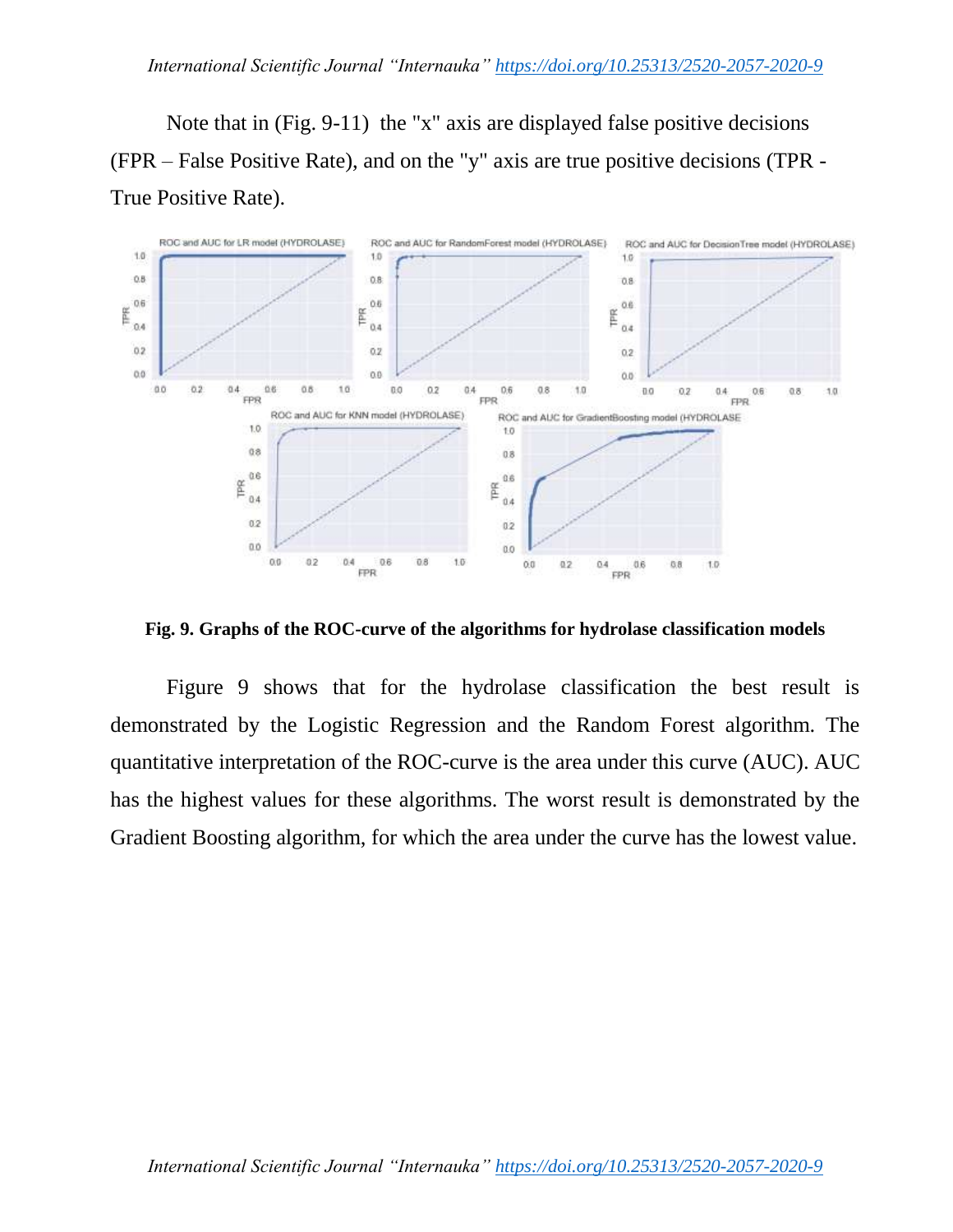

**Fig. 10. Graphs of the ROC-curve of the algorithms for transferase classification models**

Figure 10 shows that for transferase classification the best result is demonstrated by the Logistic Regression and the Random Forest algorithm, for which the area under the curve (AUC) has the highest values. The worst result is demonstrated by the Gradient Boosting algorithm, for which the area under the curve has the lowest value.



**Fig. 11. Graphs of the ROC-curve of the algorithms for oxidoreductase classification models**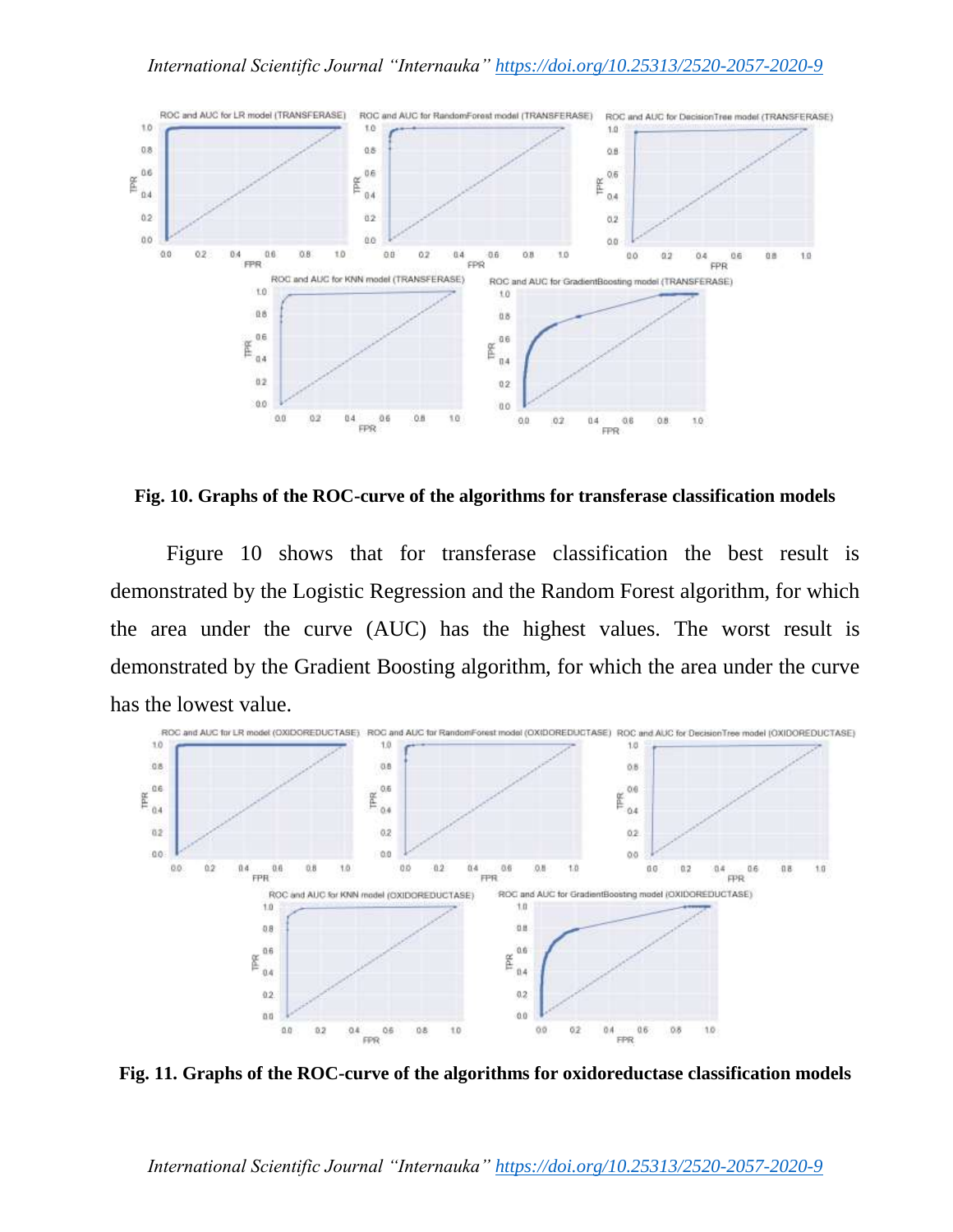Figure 11 shows that for the oxidoreductase classification also the best result is demonstrated by the Logistic Regression and the Random Forest algorithm, the worst result is demonstrated by Gradient Boosting algorithm.

**Discussion.** According to the results in Table 1 and Figures 1,2,7 for the hydrolase classification, it can be seen that according to the "fit time" metric, the knearest neighbors algorithm (KNN) has the lowest value. This algorithm demonstrates the maximum speed of operation. Other metrics for accuracy of the algorithm, such as: "accuracy", "precision", "recall", "f1 weighted", "roc-auc", are calculated as follows [32]:

$$
\text{accuracy} = \frac{1}{n_{samples}} \sum_{i=1}^{n_{samples}} 1(y_i^* = y_i),
$$

where  $y^{\prime}$  $y_i$  is predicted protein class;  $y_i$  is corresponding true protein class  $1(y_i^* = y_i)$  is indicator function;

$$
precision = \frac{TP}{TP + FP},
$$

where  $TP$  is a number of true positive values;  $FP -$  is a number of false positives values;

$$
\textbf{recall} = \frac{TP}{TP + FN},
$$

where TP is a number of true positive values; FN is a number of false negative values;

$$
f1 weighted = 2 * (\frac{precision * recall}{precision + recall}),
$$

where precision – value of metric "precision"; recall – value of metric "recall";

## **roc-auc or values AUC =**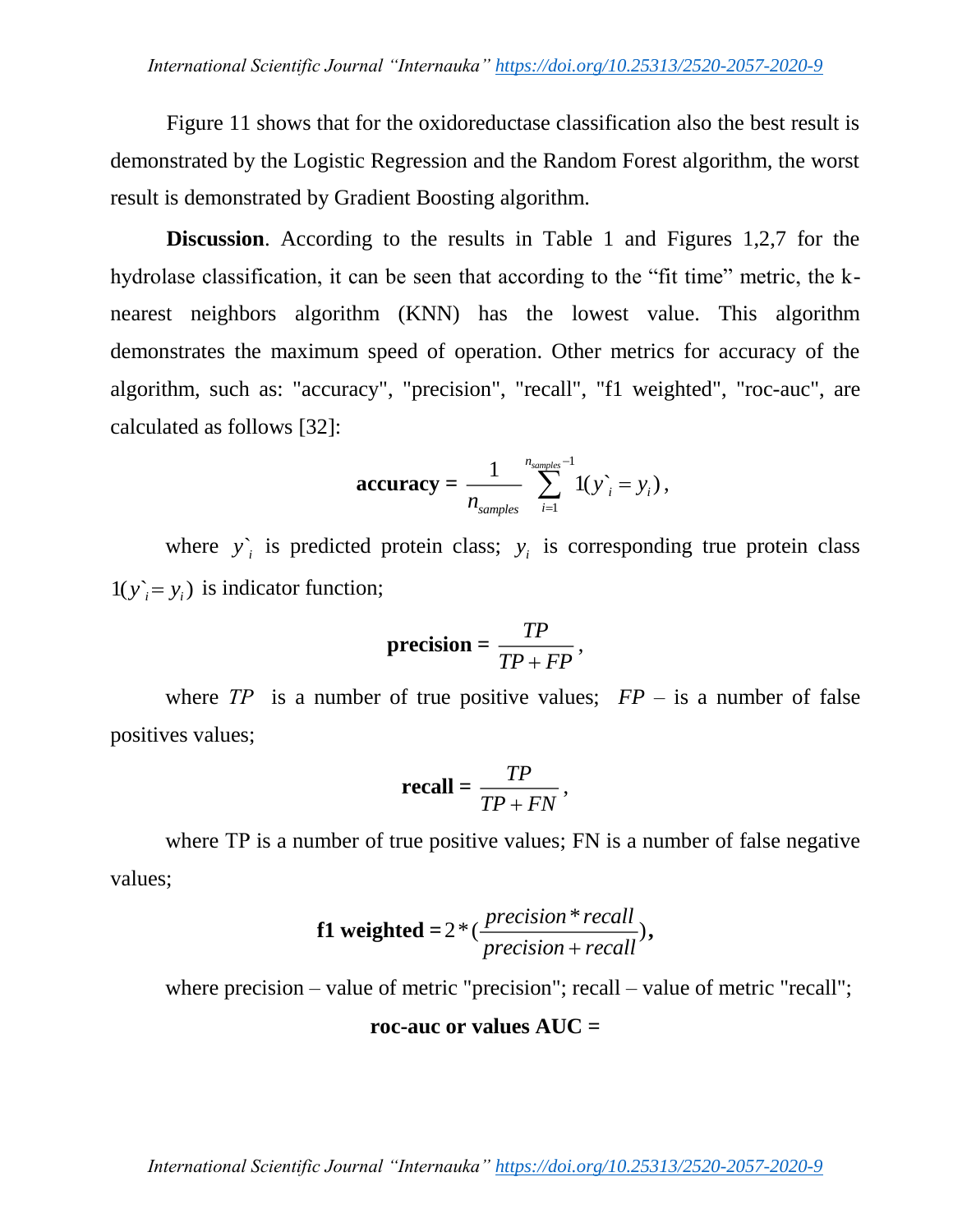$$
\int_{x=0}^{1} TPR(FPR^{-1}(x))dx = \int_{+\infty}^{-\infty} TPR(T)FPR^{(T)}(T)dT =
$$
\n
$$
= \int_{-\infty}^{\infty} \int_{-\infty}^{\infty} I(T>T)f_1(T^{(T)})f_0(T)dT^{(T)}dT = P(X_1 > X_0)
$$

where  $TPR = \frac{TP}{TP}$ *TP FN TPR*  $\hspace{.01in} +$  $FPR = \frac{FP}{TP}$ *FP TN FPR*  $\hspace{.01in} +$ ,  $T$  is variable threshold;  $X_1$  is rating

for a positive copy;  $X_0$  is rating for a negative copy;  $f_1, f_0$  are probability densities;

In contrast to the fast running k-nearest-neighbor algorithm, it can be seen that Decision Tree and Gradient Boosting algorithms are fitting more than 6 times longer than all algorithms on the test data. However, these algorithms do not show the best accuracy values, according to other metrics "accuracy", "precision", "recall", "f1 weighted" "roc-auc".

Logistic Regression and Random Forest algorithms do not have large fitting time and have enough high result of accuracy. Note that the Logistic Regression algorithm operates a little faster and according to the metrics "accuracy", "precision", "recall", "f1 weighted" has a prediction accuracy higher by 0.01 and according to "roc-auc" - by 0.002 (Table 1).

Similar results of the accuracy of the algorithms can be seen for the transferase and oxidoreductase classification models (Table 2.3, Figure 3-6, 8, 9). It should be noted the short fitting time of the k-nearest neighbor algorithm and long fitting time of the Decision Tree and Gradient Boosting algorithms.

The Logistic Regression algorithm shows the best result of prediction accuracy and the optimal fitting time of data for classification of individual groups of proteins: hydrolase, transferase and oxidoreductase in comparison with other algorithms. Comparing the Logistic Regression algorithm for the classification of hydrolase, transferase and oxidoreductase, we can see that the fitting time of the algorithm for the hydrolase classification model is "68.099", for transferase - "71.661", for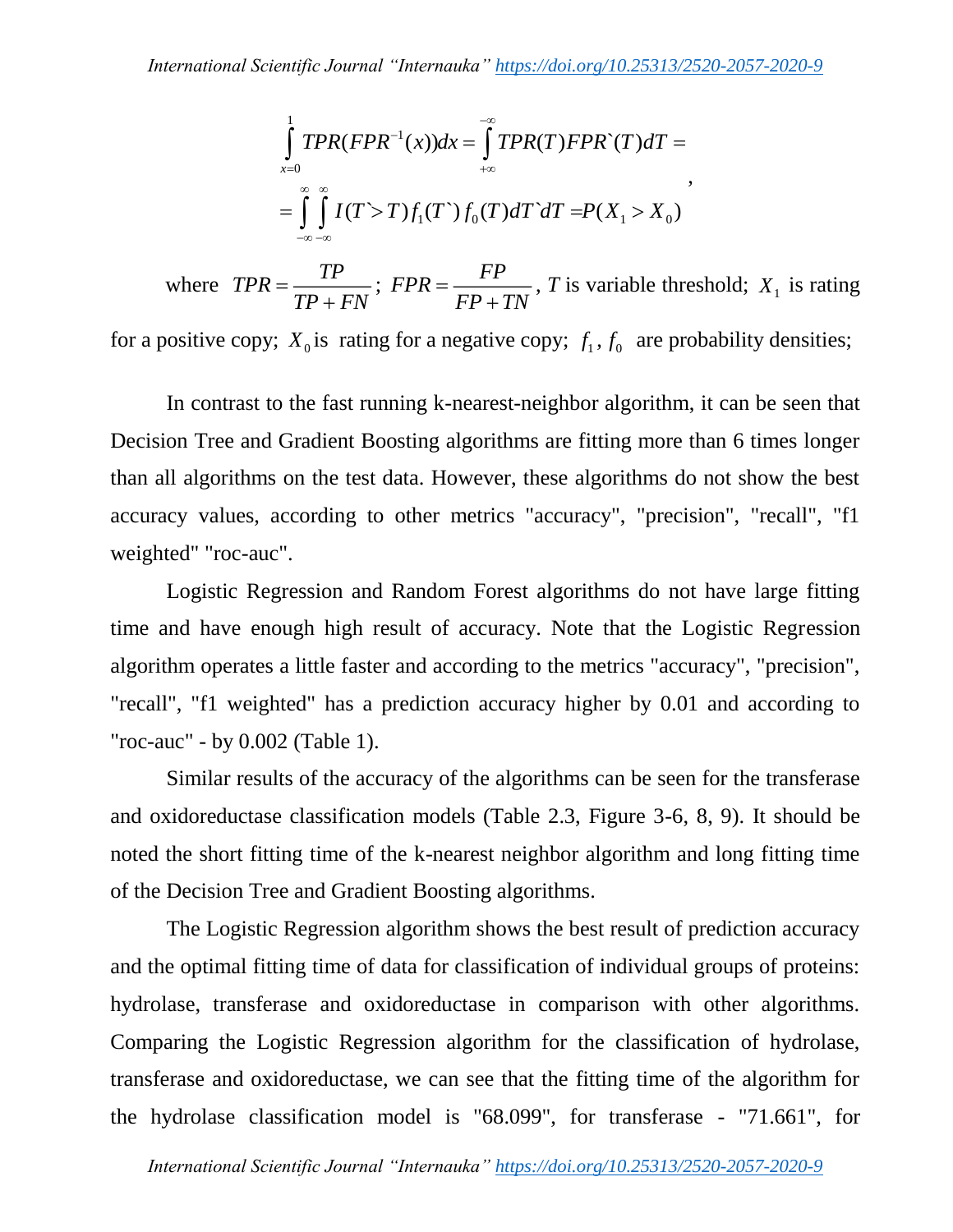oxidoreductase - "54.432", while the average of all accuracy metrics reach "0.986" for hydrolase, "0.988" for transferase and "0.992" for oxidoreductase. The oxidoreductase classification model using the Logistic Regression algorithm is the most accurate and optimal for fitting time.

**Conclusions.** Analyzing k-nearest neighbors, Logistic Regression, Random Forest, Decision Tree and Gradient Boosting machine learning algorithms for the problem of hydrolase, transferase and oxidoreductase classification, we can make the following conclusions: the k-nearest-neighbor algorithm has the lowest fitting time; the Decision Tree algorithm has the highest fitting time; the Gradient Boosting algorithm has large fitting time and the worst predictive accuracy; Random Forest algorithm has little fitting time and medium-high prediction accuracy; the Logistic Regression algorithm has small fitting time and the best accuracy for individual binary classification models of hydrolase, transferase, and oxidoreductase.

## **References**

- 1. Mahlich Y, Steinegger M, Rost B, Bromberg Y. HFSP: high speed homologydriven function annotation of proteins. Bioinformatics. 2018;34(13):i304-i312.
- 2. Armean I, Lilley K, Trotter M, Pilkington N, Holden S. Co-complex protein membership evaluation using Maximum Entropy on GO ontology and InterPro annotation. Bioinformatics. 2018; 34(11):1884-1892.
- 3. Makrodimitris S, van Ham R, Reinders M. Improving protein function prediction using protein sequence and GO-term similarities. Bioinformatics. 2018; 35(7):1116–1124.
- 4. Dijkstra M, van der Ploeg A, Feenstra K, Fokkink W, Abeln S, Heringa J. Tailor-made multiple sequence alignments using the PRALINE 2 alignment toolkit. Bioinformatics. 2019; 35(24):5315-5317.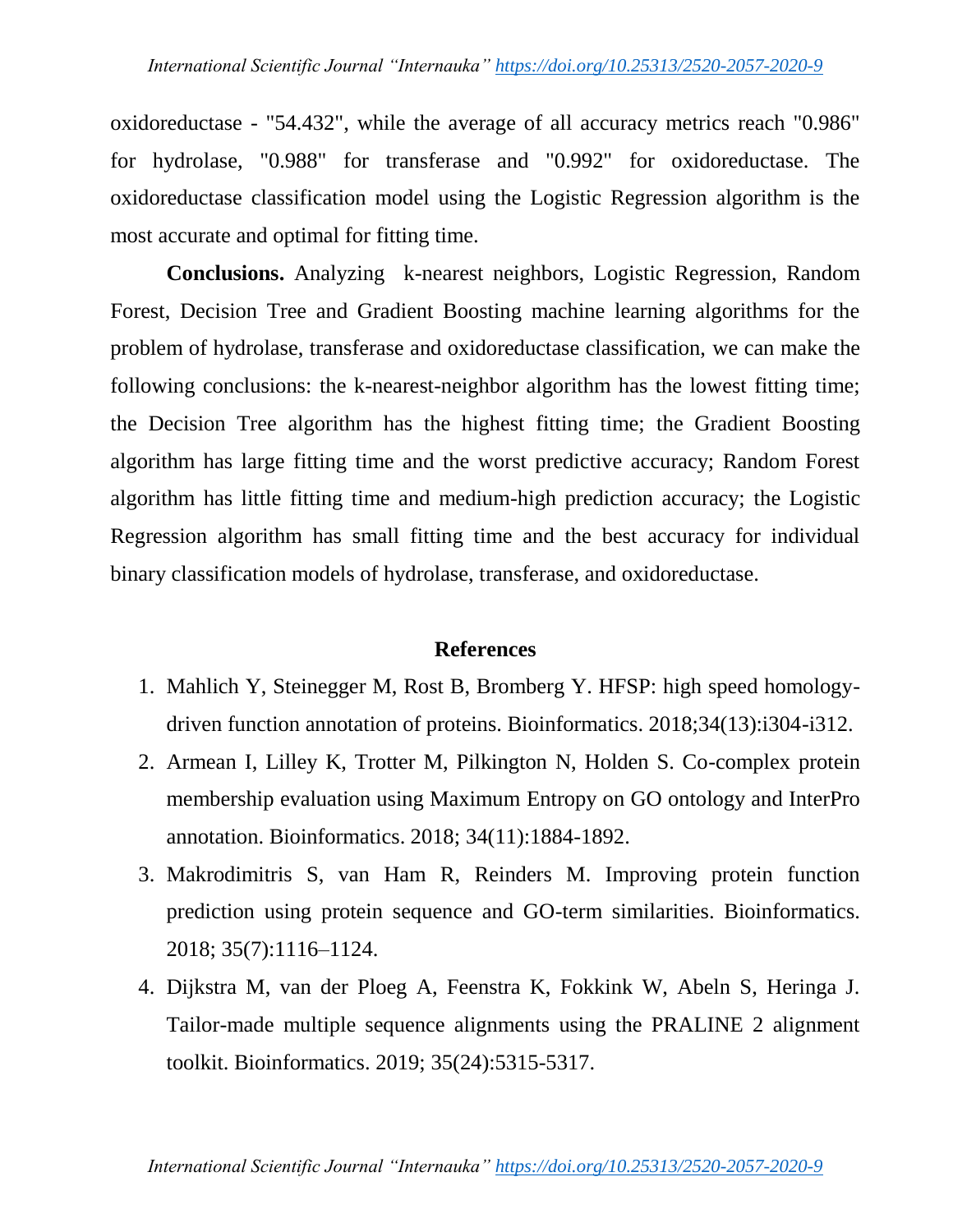- 5. Zhang C, Zheng W, Mortuza S, Li Y, Zhang Y. DeepMSA: constructing deep multiple sequence alignment to improve contact prediction and foldrecognition for distant-homology proteins. Bioinformatics. 2019; 36(7):2105- 2112.
- 6. Makigaki S, Ishida T. Sequence alignment using machine learning for accurate template-based protein structure prediction. Bioinformatics. 2019; 36(1):104- 111.
- 7. Tan J, Lv H, Wang F, Dao F, Chen W, Ding H. A Survey for Predicting Enzyme Family Classes Using Machine Learning Methods. Current Drug Targets. 2019; 20(5):540-550.
- 8. De Ferrari L, Mitchell J. From sequence to enzyme mechanism using multilabel machine learning. BMC Bioinformatics. 2014; 15(1).
- 9. Wang Y, Jing R, Hua Y, Fu Y, Dai X, Huang L et al. Classification of multifamily enzymes by multi-label machine learning and sequence-based descriptors. Analytical Methods. 2014; 6(17):6832.
- 10.Lin J, Chen H, Li S, Liu Y, Li X, Yu B. Accurate prediction of potential druggable proteins based on genetic algorithm and Bagging-SVM ensemble classifier. Artificial Intelligence in Medicine. 2019; 98:35-47.
- 11.Beretta L, Santaniello A. Nearest neighbor imputation algorithms: a critical evaluation. BMC Medical Informatics and Decision Making. 2016; 16(S3).
- 12.Niinimäki T, Heikkilä M, Honkela A, Kaski S. Representation transfer for differentially private drug sensitivity prediction. Bioinformatics. 2019; 35(14):i218-i224.
- 13.Vangaveti S, Vreven T, Zhang Y, Weng Z. Integrating ab initio and templatebased algorithms for protein–protein complex structure prediction. Bioinformatics. 2019; 36:751–757.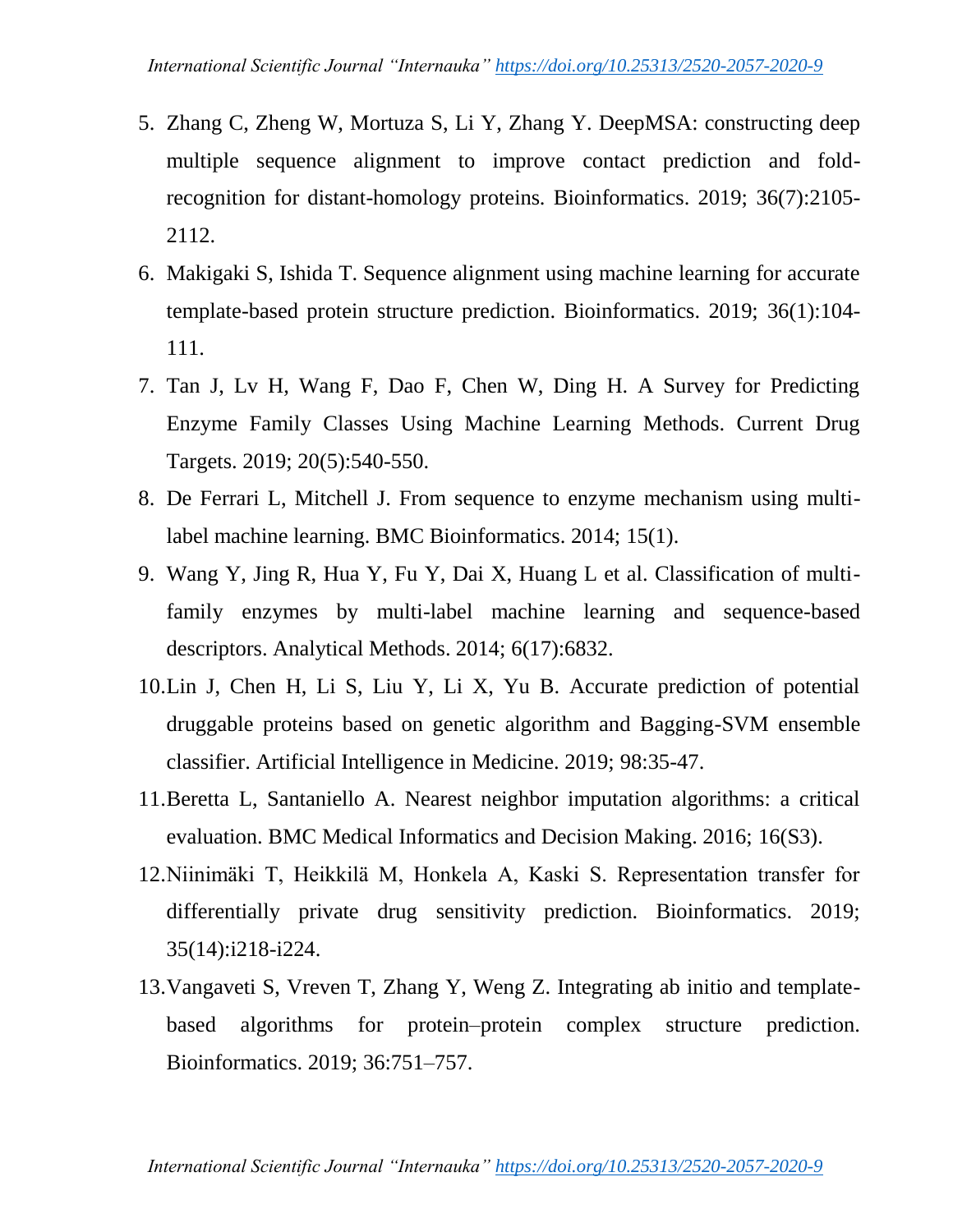- 14.Wang P, Tu Y, Tseng Y. PgpRules: a decision tree based prediction server for P-glycoprotein substrates and inhibitors. Bioinformatics. 2019; 35(21):4535- 4535.
- 15.Zhang Y, Yu S, Xie R, Li J, Leier A, Marquez-Lago T et al. PeNGaRoo, a combined gradient boosting and ensemble learning framework for predicting non-classical secreted proteins. Bioinformatics. 2019; 36(3):704–712.
- 16.Fabris F, Doherty A, Palmer D, de Magalhães J, Freitas A. A new approach for interpreting Random Forest models and its application to the biology of ageing. Bioinformatics. 2018; 34(14):2449-2456.
- 17.Cai C. SVM-Prot: web-based support vector machine software for functional classification of a protein from its primary sequence. Nucleic Acids Research. 2003; 31(13):3692-3697.
- 18.Cao Z, Pan X, Yang Y, Huang Y, Shen H. The lncLocator: a subcellular localization predictor for long non-coding RNAs based on a stacked ensemble classifier. Bioinformatics. 2018; 34(13):2185-2194.
- 19.Wei L, Luan S, Nagai L, Su R, Zou Q. Exploring sequence-based features for the improved prediction of DNA N4-methylcytosine sites in multiple species. Bioinformatics. 2018; 35(8):1326-1333.
- 20.Iqbal S, Hoque M. PBRpredict-Suite: a suite of models to predict peptiderecognition domain residues from protein sequence. Bioinformatics. 2018; 34(19):3289-3299.
- 21.Hardware Acceleration of SVM classifier using Zynq SoC FPGA. International Journal of Innovative Technology and Exploring Engineering. 2019; 8(12):2280-2288.
- 22.Pagel K, Pejaver V, Lin G, Nam H, Mort M, Cooper D et al. When loss-offunction is loss of function: assessing mutational signatures and impact of lossof-function genetic variants. Bioinformatics. 2017; 33(14):i389-i398.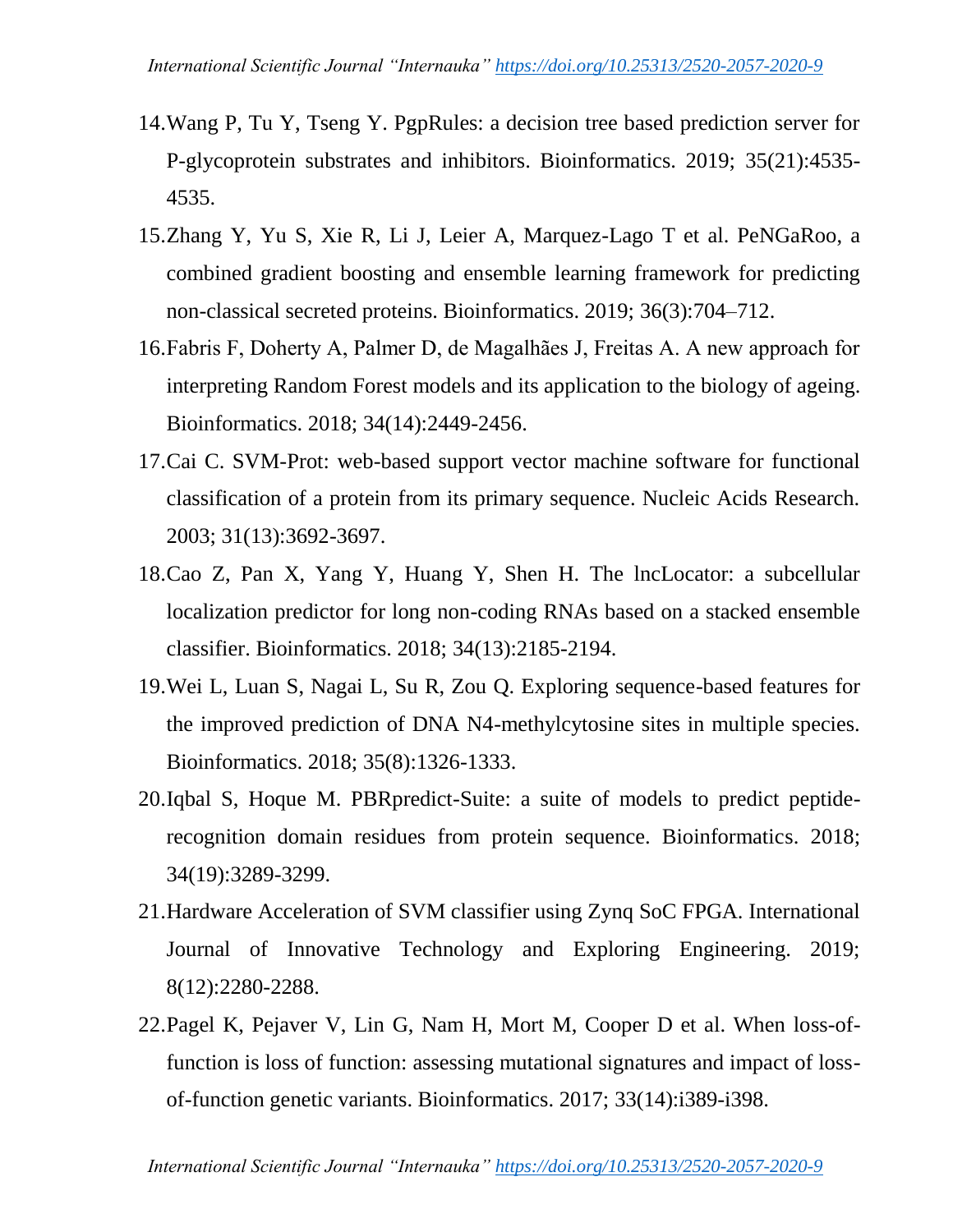- 23.Saito T, Rehmsmeier M. Precrec: fast and accurate precision–recall and ROC curve calculations in R. Bioinformatics. 2016; 33(1):145-147.
- 24.Bian Y, He C, Hou J, Cheng J, Qiu J. PairedFB: a full hierarchical Bayesian model for paired RNA-seq data with heterogeneous treatment effects. Bioinformatics. 2018; 35(5):787-797.
- 25.Saha S, Johnson J, Pal S, Weinstock G, Rajasekaran S. MSC: a metagenomic sequence classification algorithm. Bioinformatics. 2019; 35(17):2932-2940.
- 26.Mineeva O, Rojas-Carulla M, Ley R, Schölkopf B, Youngblut N. DeepMAsED: evaluating the quality of metagenomic assemblies. Bioinformatics. 2020.
- 27.Matsuta Y, Ito M, Tohsato Y. ECOH: An Enzyme Commission number predictor using mutual information and a support vector machine. Bioinformatics. 2012; 29(3):365-372.
- 28.Quinn G, Bi C, Christie C, Pang K, Prli A, Nakane T et al. RCSB PDB Mobile: iOS and Android mobile apps to provide data access and visualization to the RCSB Protein Data Bank. Bioinformatics. 2014; 31(1):126-127.
- 29.Cario C, Witte J. Orchid: a novel management, annotation and machine learning framework for analyzing cancer mutations. Bioinformatics. 2017; 34(6):936-942.
- 30.McKinney W. Pandas: a foundational python library for data analysis and statistics. Python for High Performance and Scientific Computing [Internet]. 2020. URL:

https://www.researchgate.net/publication/265194455 pandas a Foundational Python\_Library\_for\_Data\_Analysis\_and\_Statistics

31.Hunter J. Matplotlib: A 2D Graphics Environment. Computing in Science & Engineering. 2007; 9(3):90-95.